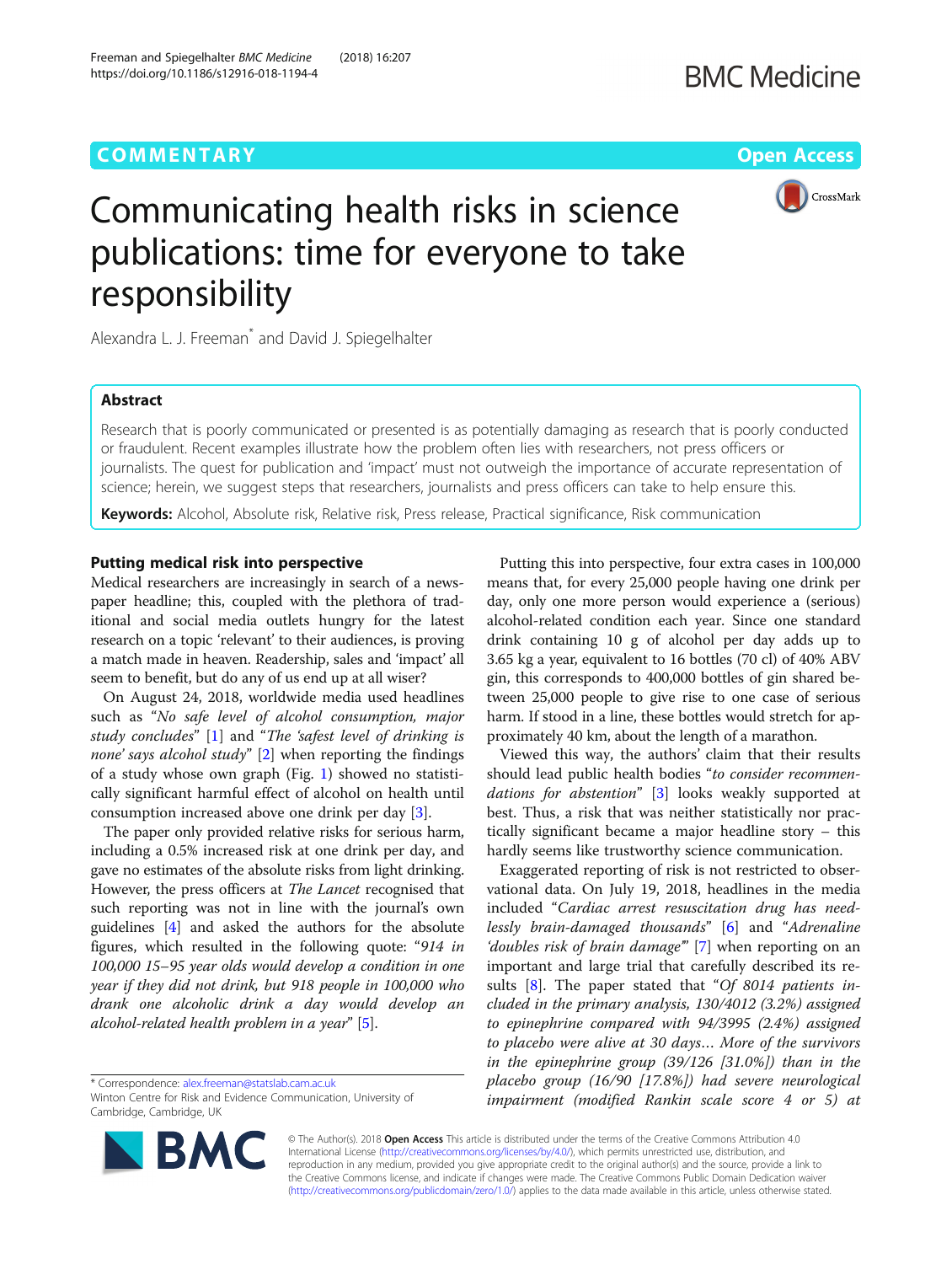<span id="page-1-0"></span>

hospital discharge" [[8\]](#page-2-0). Thus, for every 250 people treated with adrenaline, there would likely be two more survivors, one of whom would likely have what the authors defined as "severe neurological impairment". Figure [2](#page-2-0) illustrates these findings, indicating that adrenaline appears to be increasing the number of survivors, some of whom may have suffered neurological damage as a result of the cardiac arrest episode. Therefore, these results do not seem to justify the headlines.

## Preventing misinterpretation

In both of the examples provided above, the messages to the public (namely anyone who did not read the actual papers in minute detail) as well as the calls to policy-makers are only weakly related to the actual research results – how did this occur, and how can we prevent it from doing so again (and again)?

The path from research findings to media headlines is often a tortuous one, fraught with various hazards [\[9](#page-3-0)]; nevertheless, in the two cases presented above, it is possible to backtrack along the decision-making pathway. Journalists were initially alerted to these two stories by press releases. The alcohol risk study press release included the sub-headline "The authors suggest there is no safe level of alcohol" [\[5\]](#page-2-0), on which the press chose to focus. The adrenaline study press release stated that "Using adrenaline in cardiac arrests results in less than 1% more people leaving hospital alive – but nearly dou-bles the survivors' risk of severe brain damage" [\[10](#page-3-0)], with journalists choosing to literally reproduce the press release. Therefore, should the press officers be held accountable? Did they misinterpret the numbers to 'spin' the story? No – the press releases actually quoted the researchers verbatim, with the authors' own interpretations of the numbers being reported.

These two examples illustrate a seemingly continuing pattern, wherein journalists' reports are fairly accurately reproduced from the press releases they are given and press officers work hard to clearly and accurately represent their authors' views. Therefore, much of the responsibility lies with the researchers themselves, perhaps feeling under pressure to maximise the 'publishability' of studies.

As the UK Government's Universal Ethical Code for Scientists states [[11](#page-3-0)], responsible communication is one of the three key responsibilities in scientific research, for good reason. In 1995, research showing that the third generation contraceptive pill doubled the risk of venous thrombosis generated dramatic headlines in the UK and is thought to have resulted in 10,000 abortions (plus 10,000 births) attributed to women stopping the pill [[12\]](#page-3-0). Research on the pill's thromboembolic effects did indeed show a potential two-fold increase in the risk, yet the absolute risks had changed from only 1 in 7000 to 2 in 7000 [\[13](#page-3-0)] – if these numbers had been provided, it is unlikely that such a 'scare' would have ensued. Whilst this example may be the most famous, it is not the only case where poor communication of research has resulted in real-life serious consequences.

Media professionals spend every day assessing the consequences of their words, with most health journalists taking that responsibility very seriously. Conversely, researchers working on long and complex projects may not be accustomed to having to consider such potential outcomes. Nevertheless, journals, press offices, the Science Media Centre, the Academy of Medical Sciences and many responsible researchers have produced guidelines to help the accurate communication of risk.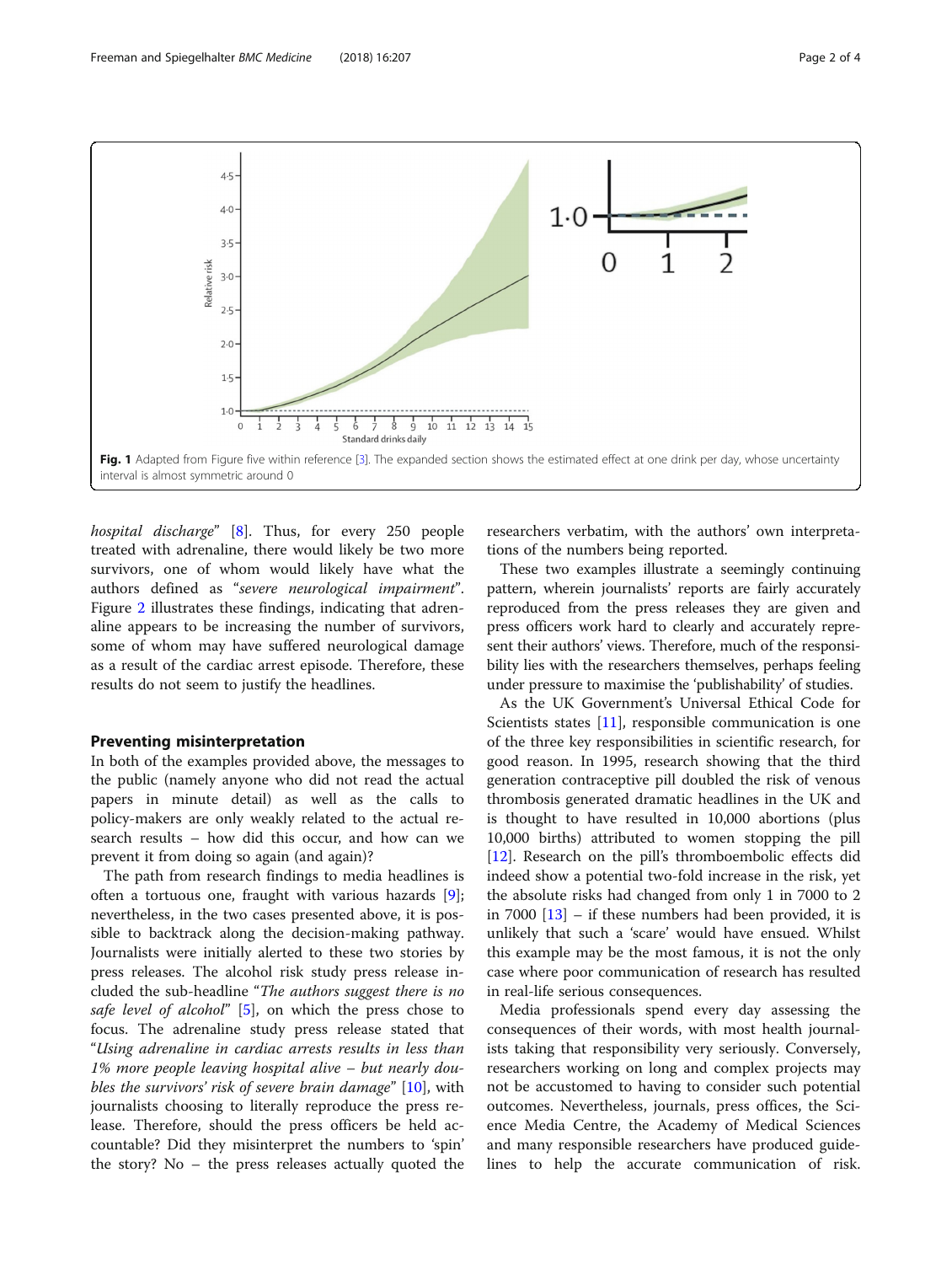<span id="page-2-0"></span>

Ultimately, it is the responsibility of every researcher and journal editor to consider the wider effects of what they publish, and to publish data true to the results that they have found.

# Conclusions

All those involved in the pipeline of research, publication and publicity have a role in ensuring that risks are clearly presented, putting their magnitude into perspective, without exaggerating their importance, and communicating their uncertainty. We therefore recommend that (a) authors should be able to justify the claims made in their papers and should work closely with press offices in ensuring accurate press releases; (b) journals and peer reviewers enforce guidelines and damp down – rather than encourage – exaggerated claims by authors; (c) press officers ensure that absolute risks are included in press releases and that the conclusions cannot easily be misinterpreted; and (d) journalists demand that researchers put their research claims into perspective.

#### Authors' contributions

AF drafted the initial document and DS edited the final text. Both authors read and approved the final manuscript.

#### Competing interests

The authors declare that they have no competing interests.

#### Publisher's Note

Springer Nature remains neutral with regard to jurisdictional claims in published maps and institutional affiliations.

#### Received: 12 October 2018 Accepted: 12 October 2018 Published online: 13 November 2018

#### References

- 1. Gabbatiss J. No safe level of alcohol consumption, major study concludes. Independent. 2018. Available from: [https://www.independent.co.uk/news/](https://www.independent.co.uk/news/health/alcohol-drinking-no-safe-level-health-heart-disease-cancer-study-a8505181.html) [health/alcohol-drinking-no-safe-level-health-heart-disease-cancer-study](https://www.independent.co.uk/news/health/alcohol-drinking-no-safe-level-health-heart-disease-cancer-study-a8505181.html)[a8505181.html](https://www.independent.co.uk/news/health/alcohol-drinking-no-safe-level-health-heart-disease-cancer-study-a8505181.html). [cited 2018 Oct 9]
- 2. Paddock C. The "safest level of drinking is none," says alcohol study. Med News Today. 2018; Available from: [https://www.medicalnewstoday.com/](https://www.medicalnewstoday.com/articles/322874.php) [articles/322874.php.](https://www.medicalnewstoday.com/articles/322874.php) [cited 2018 Oct 9].
- 3. GBD 2016 Alcohol Collaborators. Alcohol use and burden for 195 countries and territories, 1990–2016: a systematic analysis for the Global Burden of Disease Study 2016. Lancet. 2018;6736(18):1–21.
- 4. Lancet. Articles systematic reviews and meta-analyses in the Lancet: formatting guidelines. Lancet. 2009:1–4. [http://www.download.thelancet.](http://www.download.thelancet.com/pb/assets/raw/Lancet/authors/metaguidelines.pdf) [com/pb/assets/raw/Lancet/authors/metaguidelines.pdf](http://www.download.thelancet.com/pb/assets/raw/Lancet/authors/metaguidelines.pdf).
- 5. The Lancet. The Lancet: Alcohol is associated with 2.8 million deaths each year worldwide. Press release. Available from: [https://www.eurekalert.org/](https://www.eurekalert.org/pub_releases/2018-08/tl-tla082218.php) [pub\\_releases/2018-08/tl-tla082218.php](https://www.eurekalert.org/pub_releases/2018-08/tl-tla082218.php). [cited 2018 Oct 9]
- 6. Bodkin H. Cardiac arrest resuscitation drug has needlessly brain-damaged thousands. Telegraph. 2018. Available from: [https://www.telegraph.co.uk/](https://www.telegraph.co.uk/science/2018/07/18/cardiac-arrest-resuscitation-drug-has-needlessly-brain-damaged/) [science/2018/07/18/cardiac-arrest-resuscitation-drug-has-needlessly-brain](https://www.telegraph.co.uk/science/2018/07/18/cardiac-arrest-resuscitation-drug-has-needlessly-brain-damaged/)[damaged/](https://www.telegraph.co.uk/science/2018/07/18/cardiac-arrest-resuscitation-drug-has-needlessly-brain-damaged/). [cited 2018 Oct 9]
- 7. Lay K. Adrenaline "doubles risk of brain damage" Times 2018. Available from: [https://www.thetimes.co.uk/article/adrenaline-doubles-risk-of-brain](https://www.thetimes.co.uk/article/adrenaline-doubles-risk-of-brain-damage-sn3xr9tkw)[damage-sn3xr9tkw.](https://www.thetimes.co.uk/article/adrenaline-doubles-risk-of-brain-damage-sn3xr9tkw) [cited 2018 Oct 9]
- 8. Perkins GD, Ji C, Deakin CD, Quinn T, Nolan JP, Scomparin C, et al. A randomized trial of epinephrine in out-of-hospital cardiac arrest. N Engl J Med. 2018;379:711–21.